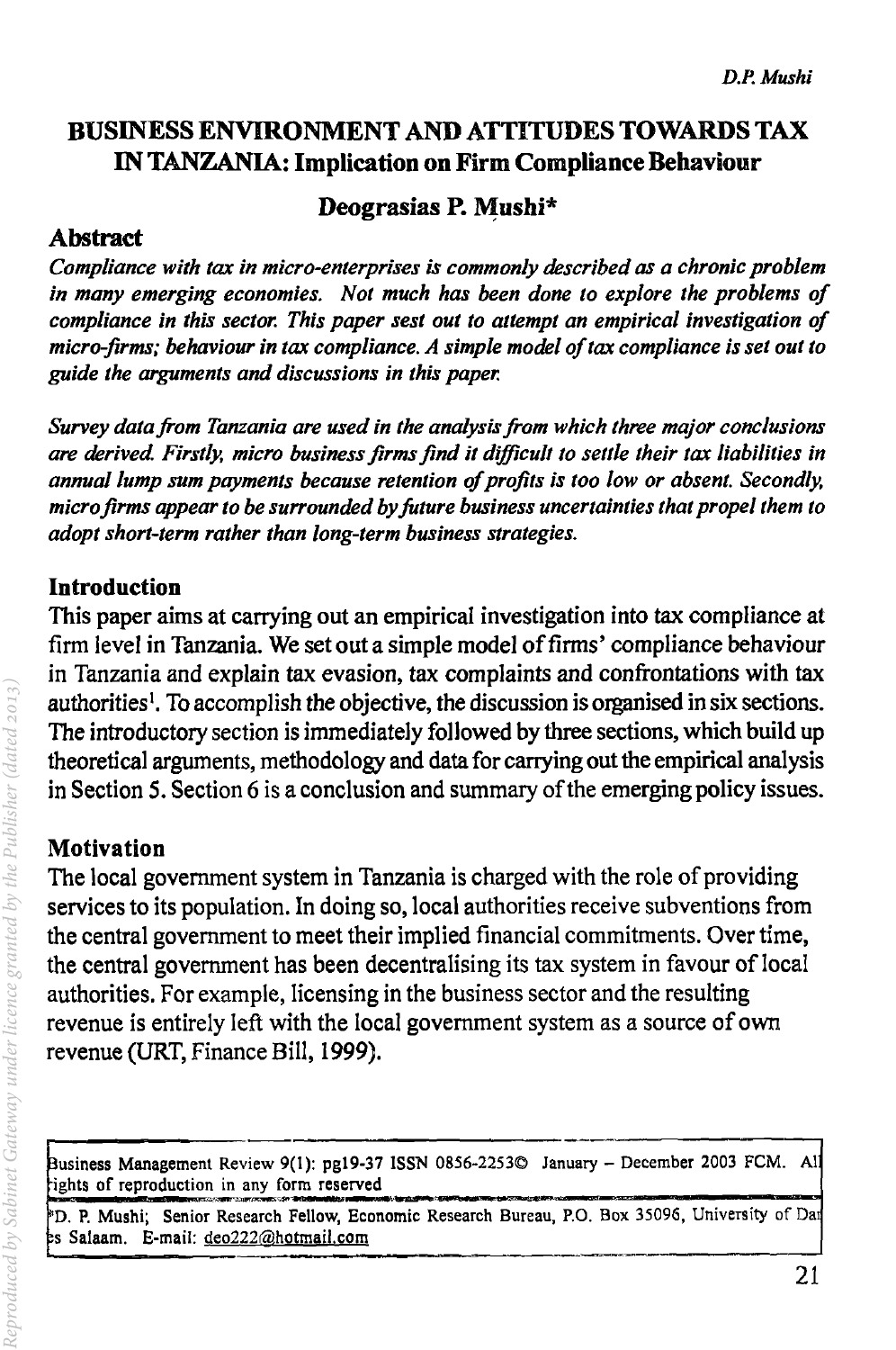Mobilisation of own resources for meeting council financial requirements is one of the major challenges in the local government system in Tanzania. The system has remained over 70% dependent on the central government. The dependency is partly explained by a lack of effective and efficient tax management in the local government system. Over the years main sources of own revenue had been development, levy and crop cess in rural councils and business-related levies in urban councils. Recent tax reforms have however abolished development levy and a number of other taxes, which were described as a nuisance. With the onset of economic reforms, and the particular emphasis on the development of the private sector and enterprise skills, there is the potential for tax revenue for the local government system. The main source of firm tax revenue in local authorities in Tanzania is licence fees (particularly on micro firms as they take the larger of share the market). In addition, firms pay income tax alongside the licence fee. Also, big firms pay property tax, withholding tax, Pay as You Earn (PAYE) and value added tax. Appendix One provides government revenue by source for the period 1998 - 2003. Income tax and other taxes constitute about 20% of the total government revenue in Tanzania.

Local government authorities complain that a significant number of micro firms are not licensed; and councils' surprise inspections have not brought about major changes in compliance with local taxes. Poor service provision and weaknesses in tax management have made it difficult to tap tax revenue effectively from the existing and new micro firms. Implicitly, the contention suggests that firms are either under-taxed or motivated to evade tax. But it is difficult to justify undertaxing in a situation of massive complaints about tax and evasion; rather one needs to address the issues of compliance and management of tax. This is exactly what we would want to explore in the rest of the discussion. Do firms comply with government levies? We intend to carry out an empirical investigation into micro firms' attitudes and behaviour with respect to tax issues. The results will cast more light on the understanding of tax compliance at micro level.

# Theoretical Issues and Modelling of Tax Compliance at Firm Level

Firms pay tax as a matter of fulfilling their financial obligations to the government in order to do away with the costs of non-compliance (i.e. mainly to avoid penalties and confrontation with tax authorities). Also, firms pay tax with anticipation that their terms of trade with government will be honoured. In principle, firms pay tax as business entities rather than individuals; and therefore, *a priori,* the firms' business environment matters in tax compliance. But firms are owned and, managed by people whose behaviour and other characteristics are different, and consequently,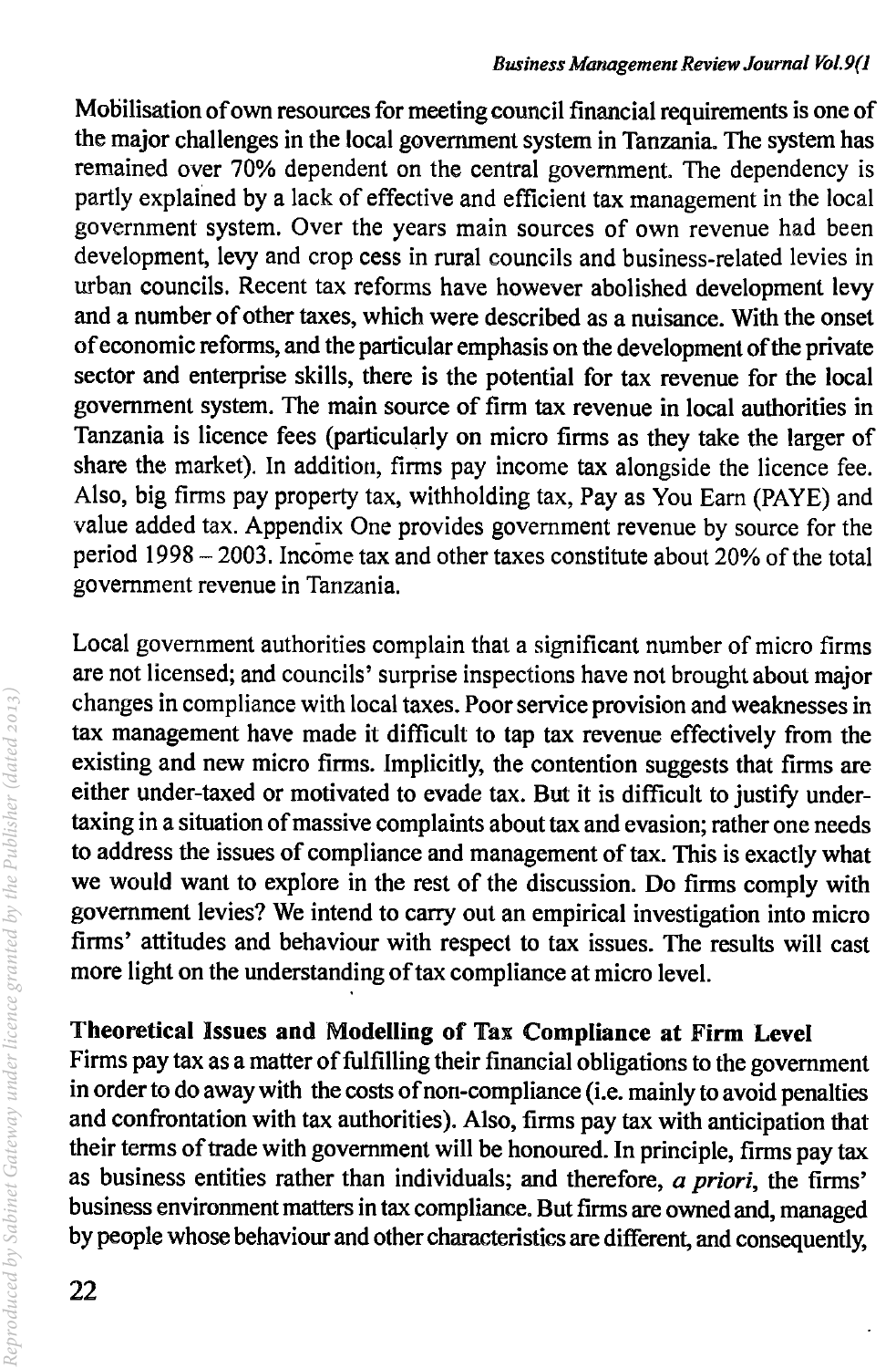firm compliance with tax is also a function of owners or management characteristics. In large business organisations, there is a general distinction between company management and ownership. In this case, incentives for tax evasion are expected to be much less than those of self-style firm management and ownership. Hence, individual characteristics are on  $a$  priori less determining in large firm taxcompliance behaviour relative to other factors. This is particularly the case when performance of firms' management is also assessed on the basis of prompt payment of their liabilities, which include taxes. Moreover, the financial accounts of large firms are generally audited as a matter of principle from the shareholders' point of view; and a thorough and regular auditing of firm business reduces the chances of tax evasion (Feinsten, J.1991).

Contrary to large firms, small firms or micro enterprises are generally familybased in terms of ownership and management. Firm tax compliance at this level is, among other things, largely dependent on family or individual owners' characteristics. At this level, it is the firm owner who pays the tax as an individual rather than the management, and as a result, tax compliance also suffers from the owners' characteristics.

On the other hand, tax authorities find it difficult and expensive to carry out auditing in micro enterprises; and therefore firms find it easy to evade tax. The government of Tanzania, for example, has for a long time transferred the licensing of micro enterprises to local governments as a source of own revenue. Small business firms are many in Tanzania; they are spread all over the country. Local authorities find it difficult to institute and manage graduated income tax of small firms. The local government system lacks appropriate professional auditing personnel for ensuring thorough and effective firm tax auditing. As a result, local authorities have in place systems of lump sum or block tax for micro firms rather than profit or income graduated tax systems. For example, the business licence fee is usually paid in the form of an annual lump sum. This is a simple tax to manage since it does not rely on the firms' income, nor on their auditing. However, there are firms which operate without a licence, and therefore evade tax levied on firms. Furthermore, sometimes licenced firms fail or decline to renew their licences and continue with business as if they were licensed. The case of micro firms in Tanzania is interesting, and henceforth, given the author's experience with the country and the available data set, the discussion narrows down into a case study that focuses on micro enterprises in Tanzania.

The data at hand contain information about small firms in Tanzania, whose tax liabilities are mainly payable to local authorities in the form of a licence fee, implying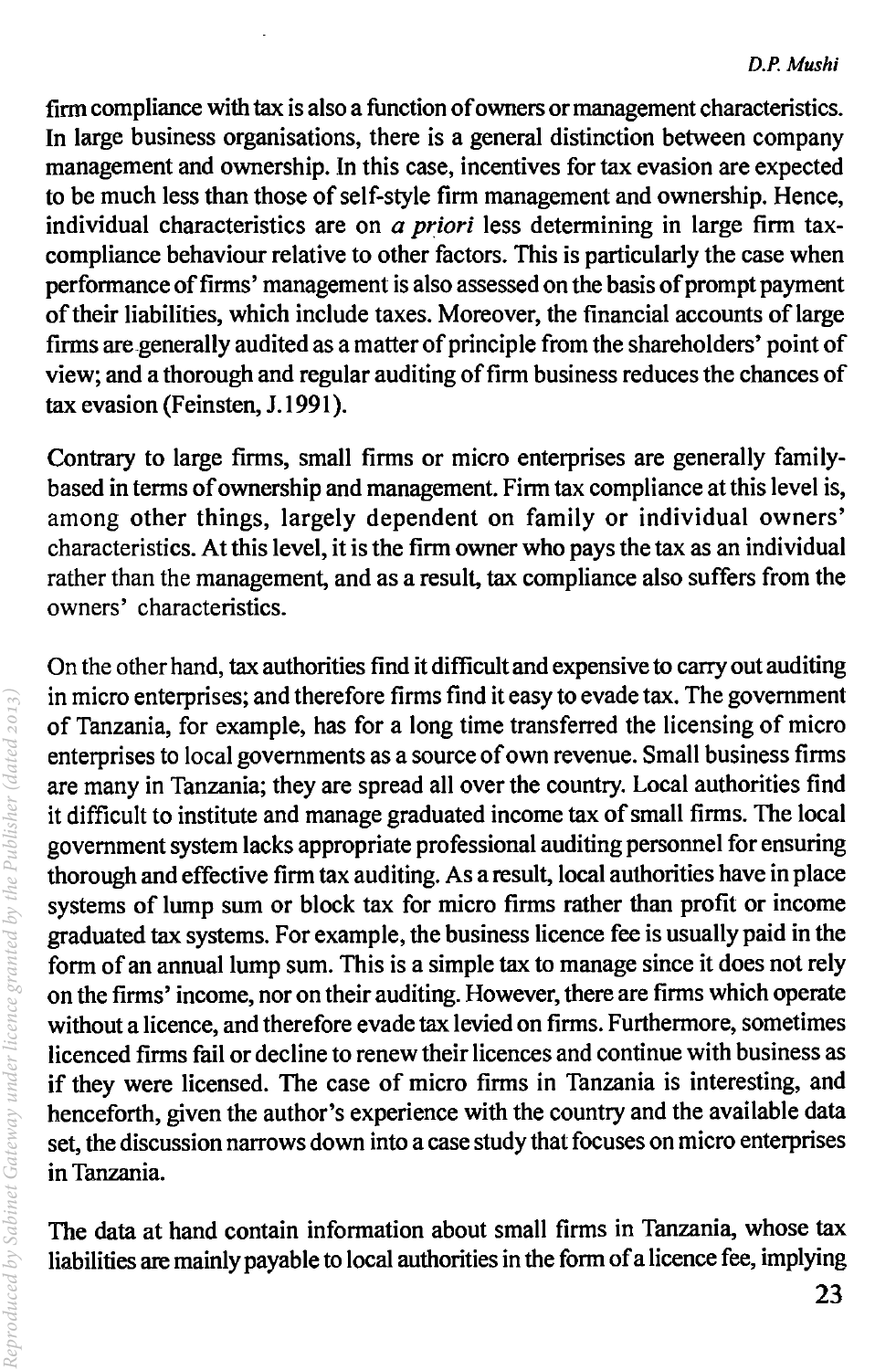that our analysis of micro firm tax compliance should focus on those firms that operate under licence and those that don't. The basic question is *'why do firms evade the licence fee?'* (and of course other taxes where applicable). There are three sources of incentives to evade tax; firm business environment-based explanation, owner characteristics, and the local government dimension, which comes in as a tax collection effort and the terms of trade. We shall highlight the incentives for tax evasion and build up a theoretical framework that will constitute the basis of our empirical analyses.

## *Firm business environment*

A firm is a business entity that invests in order to generate profits or benefits. In the course of its operations, a firm might face competitive markets or situations that reduce its earnings to the point that the firm finds it unable to pay its creditors and potential liabilities like the licence renewal fee. Likewise, future firms' businesses' expectations might be associated with uncertainties, which compel the firm to reconsider its renewal of the business licence. It is also arguable that tax evasion makes firms' products more competitive relative to others (Mushi, 2003). Hence, the firm business environment is a determinant in the settlement of taxes and other liabilities.

## *Owner's characteristics*

Small firms are generally owned by family-based individuals who also make business decisions for the firm. Returns from the firm's operations accrue directly to the owner who is also responsible for the settlement of its liabilities. But individual taxpayers are rational decision makers who are inclined to evade tax when the opportunity cost of such evasion is outweighed by the benefits from non-compliance. Unlike large firms where proceeds from tax evasion do not benefit managers directly, owners *ot* small firms benefit directly from tax evasion. As a result, compliance with tax in the latter category is inclined to suffer from the owner's characteristics that influence decision-making in the settlement of tax liabilities.

## *Tax collection effort and terms of trade*

Tax collection effort refers to the effort exerted by the tax authority to increase or sustain the collection rate through an improved tax management system (administration and/or reviewed tax rates). Tax evaders speculate concerning the capacity of tax authorities. For example, a weak licence inspection effort or system will create incentives for firms to operate underground. As pointed out earlier, auditing and other follow-up of in micro enterprises can be expensive; as they keep rarely records and some are constantly mobile or may be operating during out-of-offise hours. It is also difficult to draw the boundary between which firms

24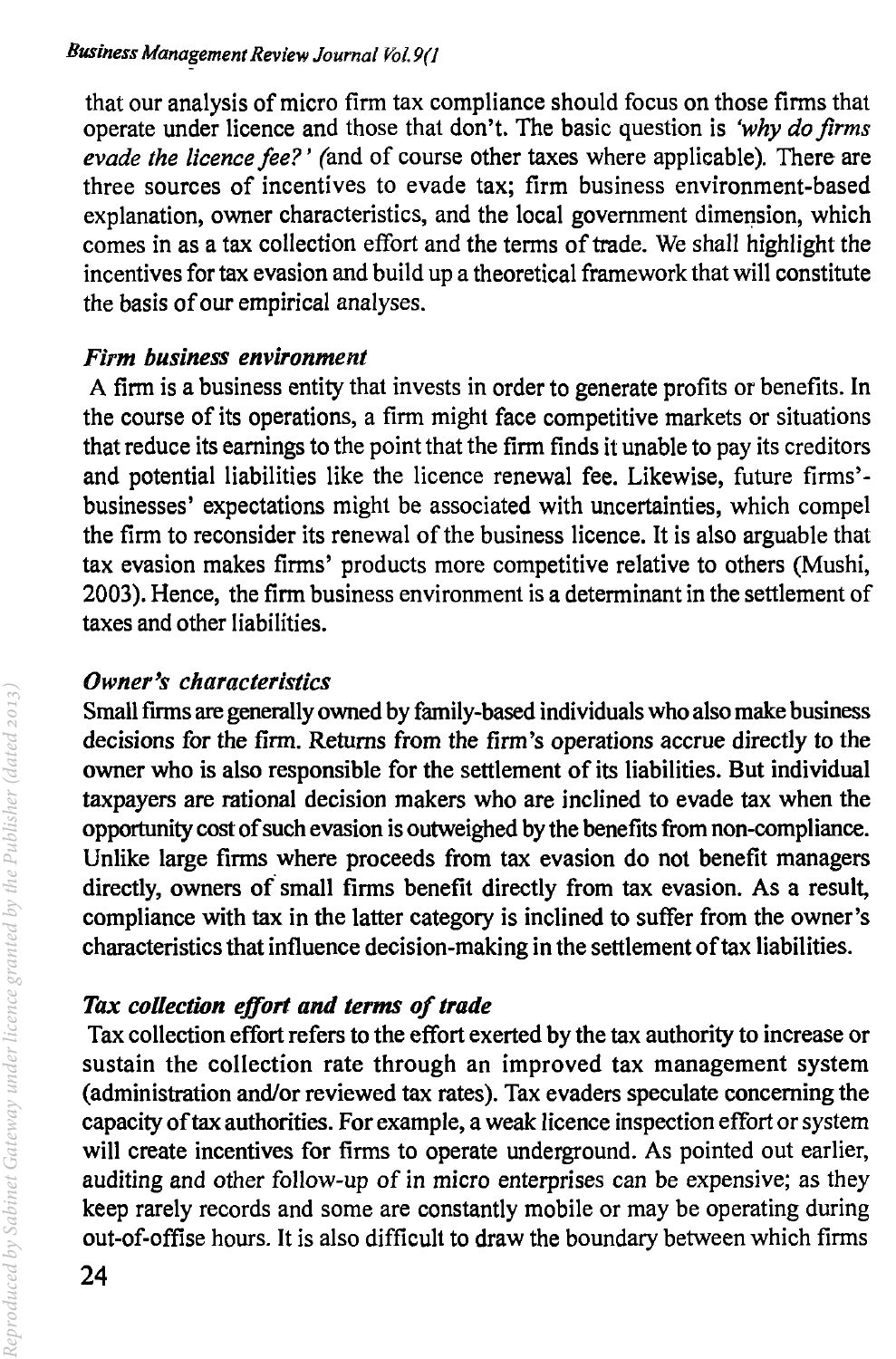to license and which not, because business activities vary from organised dealers or producers to home based micro enterprises.

Firms pay tax expecting that the government will provide services (i.e. social and commercial services) accordingly. But terms of trade between firm taxpayers and the government are not necessarily *quid pro quo* in practice; sometimes governments fail to deliver the public services required for creating a businessenabling environment. The failure reduces the opportunity cost oftax evasion, which in tum motivates firms to go into business without licensing them or paying other taxes.

Hence, a reduced form of firm tax compliance function has four vectors:

*Taxomplian(girm)*= $f(T, I, E, B)$ , sothat $f<sub>r</sub> > 0$ ,  $f<sub>n</sub> > 0$ ,  $f<sub>n</sub> > 0$ , and  $f<sub>1</sub> <sup>0</sup>$  ---(1)

## where

- $T$  is a vector of firm business environment explained by the size of the firm, profits, ownership, type of business, location of the firm, age of the firm, investments in the firm, accounts, turnover, firm's inputs, competition in the market, number of taxes paid by the firm, amount of taxes paid and firm's history of prosecution because of non-compliance, etc;
- *is a vector of the owners' characteristics: income, age, education, family* size, geographical location, attitude towards the government, number of taxes paid, total firm tax burden, knowledge about the behaviour of other taxpayers, fees levied on public services, corruption, and politics;
- $\boldsymbol{E}$  is a vector of the tax authorities' effort such as detection rate, penalties, enforcement mechanisms, collection methods, receipts, auditing by tax authorities, integrity of tax officials, and the time spent in dealing with tax issues.
- $\boldsymbol{B}$  is the benefits, which the firm thinks it enjoys from the tax. These include access to commercial and social services. We would want to estimate the firm compliance function as an econometric model and complement the discussion with descriptive analysis.

# Methodology

Tax systems vary between countries; specific local characteristics (e.g. culture and politics) have resulted in the practice of different tax systems in different countries. These are factors, among others, which explain tax compliance. It is beyond the scope of this paper to look at all the factors that explain firm tax compliance in different countries. Our focus is, however, on tax compliance in micro firms in Tanzania. The choice ofthe country is based on the local knowledge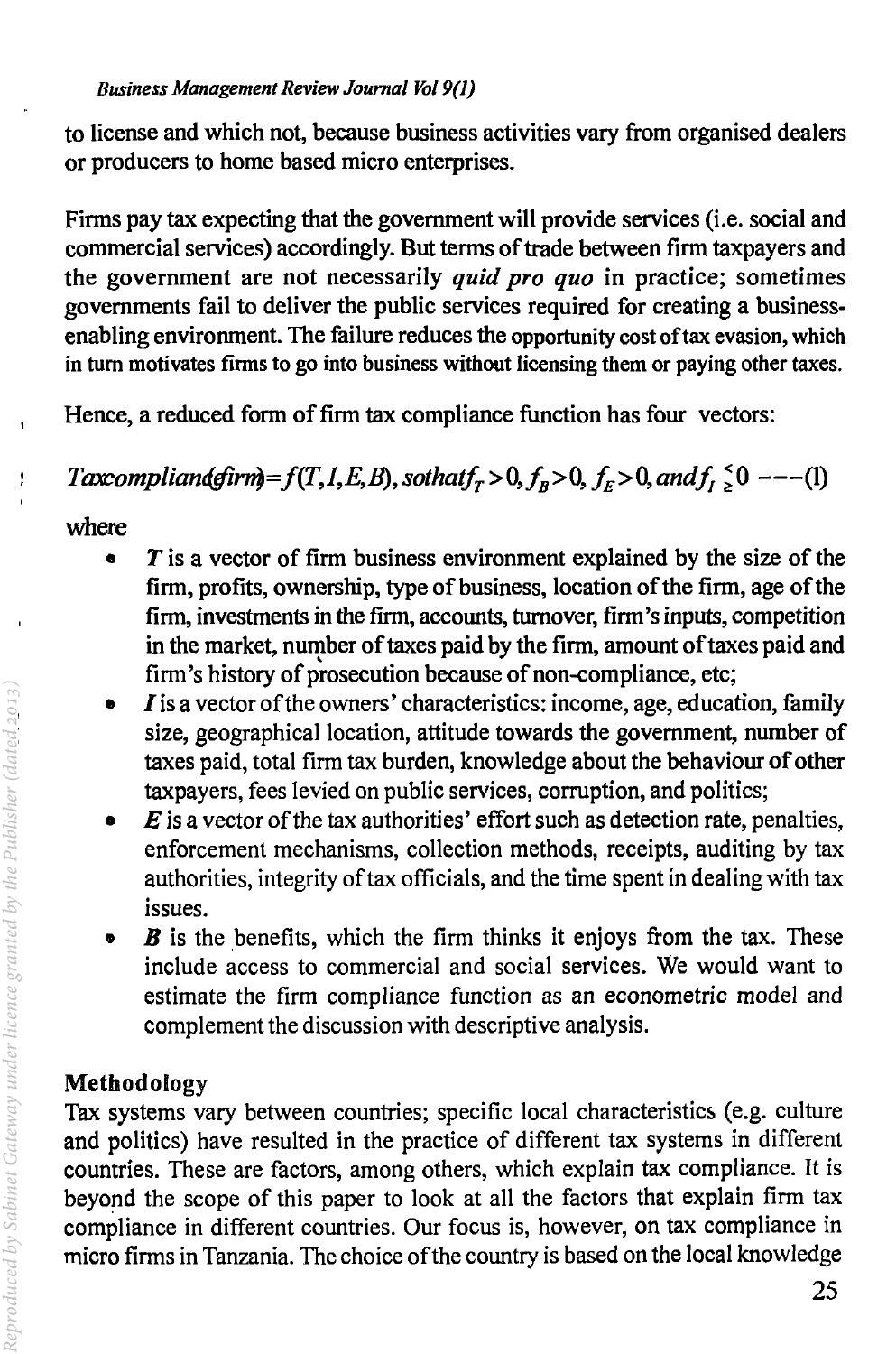of the author and the available information from the micro firms' survey data in Tanzania for the year 2QJO. Micro firms provide simple information, which can be easily linked to the local business environment, attitude to tax and terms of trade with the local government system.

Empirical analysis of tax compliance requires information on the characteristics of taxpayers and the current status of their tax liabilities. The latter would then fit in as a dependent variable in an econometric estimation ofthe model set out earlier in Section 2. In this case, there would be two categories of respondents, the compliant and the non-compliant taxpayers, which would then be matched with their firm 'business environment and owner or management characteristics. This form of categorisation would, in principle, permit an econometric estimation of a limited dependent variable model. But this requires a considerable number of observations and consistent information on the variables. Nonetheless, econometric estimation is not the only option for estimating the compliance model set out in Section 2. Descriptive methods are also powerful tools of analysis, and therefore complementing econometric estimation with descriptive analysis provides robust explanations for the empirical results.

## Estimation techniques

The compliance model set out in Section 2 needs further manipulation before it suits econometric or discrete choice model techniques. In Section 2, we indicated that the dependent variable is categorical, taking the values of one when compliance is observed or zero otherwise. This would imply that the probability  $(P)$  that a firm complies with a given tax,  $t_r$  is expressed as follows:

*P,* Inl\_~ =a+ AT + f3i + f33E+ f34B-----------------------(2) . If

Where  $\beta_1$ ,  $\beta_2$ ,  $\beta_3$  and  $\beta_4$  are vectors of parameters that we would want to estimate; and  $\vec{B}$ ,  $\vec{l}$ ,  $\vec{E}$  and  $\vec{B}$  are vectors of covariates that might influence compliance with tax at firm level.

However, the available survey data do not have information for firms that evade tax; rather, the data show firm attitudes towards the current levies<sup>1</sup>. Firms were asked to indicate whether the current taxes are too high, reasonable or low. We have mentioned earlier that we would want to focus on micro firms in order to match service provision, firm performance, attitude and compliance with taxes. Micro firms in Tanzania have at least one levy in common, that is the licence fee, on which all the firms in the sample were asked to indicate their views<sup>1</sup>. We would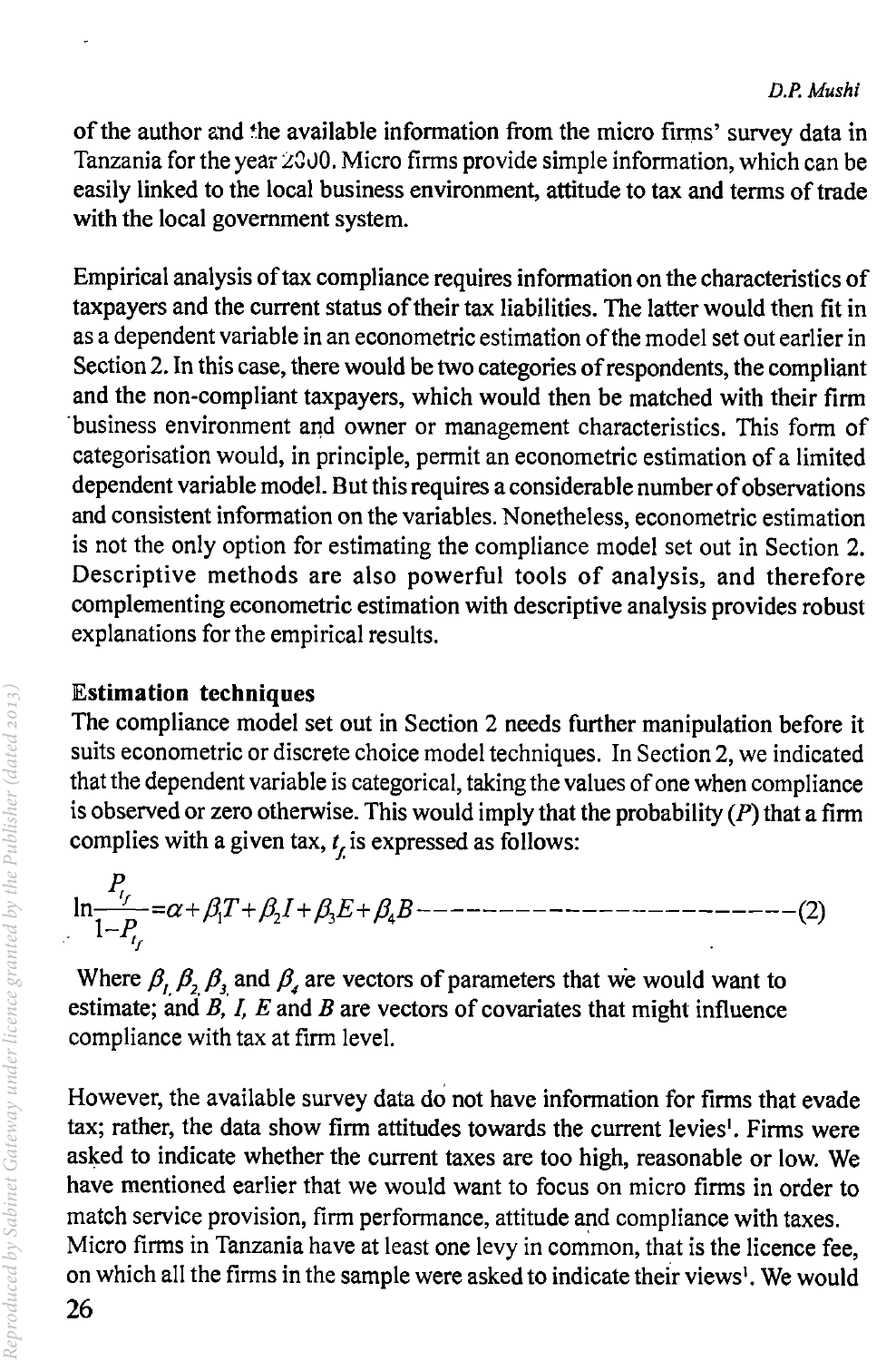#### *Business Management Review Journal VoI9(J)*

like to make use of this information to gauge tax compliance at firm level. There are two categories of response; firms that indicate that' licence fees are high' and those that indicate that the fee is 'reasonable or low'. An important question is how are firms' perceptions or attitude towards tax generated. The process that generates the perceptions stems from the theory of *marginal utility of income;*  the same level of tax is generating different perceptions among individual taxpayers; and thus the tax reflects different marginal sacrifice in utility of income. Hence, the perception that. The 'tax is low' reflects a lower marginal sacrifice relative to the perception that the 'tax is high.' The latter respondents are inclined to evade tax because the perception that a given tax is 'high' reflects a higher opportunity cost of compliance relative to other responses. Invariably, we could state that the perception that a given tax is 'low' reduces the opportunity cost of tax compliance. This setting fits well in the compliance model set out earlier in this section. The implied binary logit model measures the probability that a firm faces a relatively higher marginal sacrifice of tax compliance and, given other factors, the firm's likeliness to evade tax increases.

The rest of our discussion is empirical results of the theoretical issues raised in sections two and three. We start by a brief overview of the data set used in the empirical investigation.

## Data

Taxes are mandatory obligations and as such there are few researchers who bother to carry out studies on compliance with tax. But solutions to tax evasion rely heavily on the knowledge about why people evade tax. Understanding tax compliance requires interviews with taxpayers and analysis of secondary data from tax payment schedules. In view of the said information, researchers from Norway (CMI), Tanzania (REPOA) and Demark (CDR) carried out fieldwork surveys to obtain and compile information about tax compliance at firm level in Tanzania. The survey took place in October -November 2000 in four selected districts in Tanzania. Sample selection was based on concentration of firms' activities by location and fieldwork logistics.

The firm survey was carried out in three districts of Dar es Salaam region; Kinondoni, Temeke and Ilala; and Moshi urban council in Kilimanjaro region. A total of 173 firms were visited and interviewed.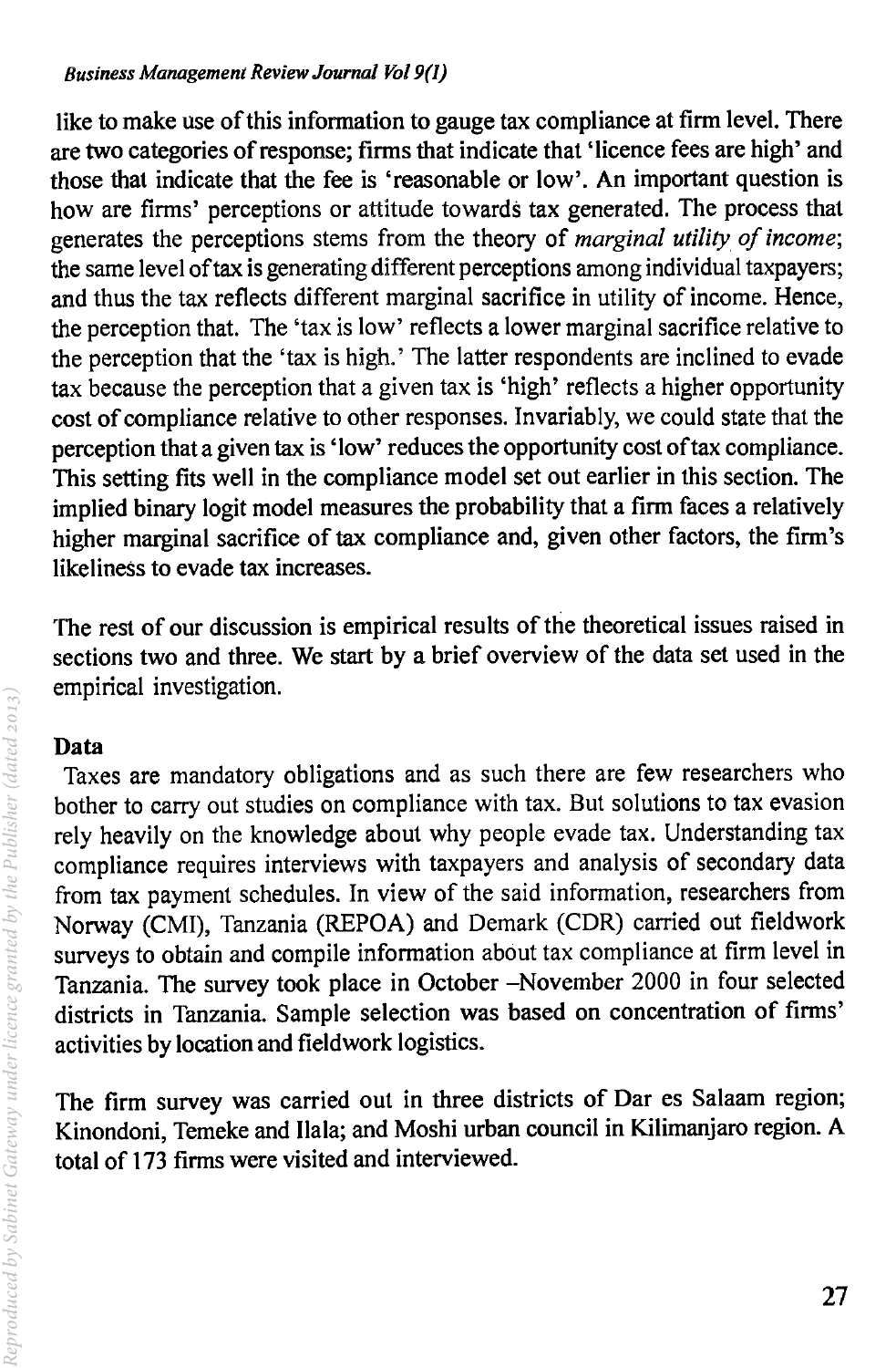# Empirical Results Descriptive. Results

The firm survey data indicate that many business firms in the sample opened up just after 1990. This is the period when major reform measures were instituted in Tanzania, resulting in the removal of economic structural constraints and opening up of the economy. Many firms in the sample have between  $1 - 5$  employees, and few have between 10 and 30. Of course this is a direct indication that we are dealing mainly with micro enterprises in our sample, with the median firm size employing about three people<sup>1</sup>.

About 60% of the firms in the sample are dealers in the retail business. Restaurants, hotels and bars constitute 6% of the sample; but also the retail business category includes many small dealers in food and beverages (about 50%).

## *Form of business organisation, tax liability and compliance*

Food firms falling under the retail category are less organised compared with those registered as restaurants or pubs. The licence fee for restaurants is more expensive than that for a food dealer. Moreover, restaurants find it difficult to operate without a licence because they are few and better located for inspection by tax authorities. Food vendors are micro initiatives spread all over Tanzania; it therefore becomes difficult on the side of tax authorities to institute thorough inspections. This weakness constitutes one of the incentives for tax evasion on the side of food retailers, who are basically family business enterprises. In this context, firms choose a form of organisation, which among other things reduces its tax liabilities. With this view, many micro dealers in the food industry prefer to operate as *mama nitilie* (food vendors) to either avoid business licensing or to pay a relatively small business licence fee. The survey data show that the business licence applies to all firms in Tanzania but is normally graduated with the type of business activity.

We argued earlier that family or individually owned firms are more inclined to evade tax relative to other forms of ownership. Of course there is the issue of size versus ownership; micro firms are generally characterised by family or individual forms of ownership and, as a result, in the context of our descriptive analysis, the effect of the two is inseparable.

Table I shows the type of business organisation and recorded complaints about licence fees. The results in the table show an increasing potential for tax compliance as the firm's ownership changes from family and sole proprietors to more diversified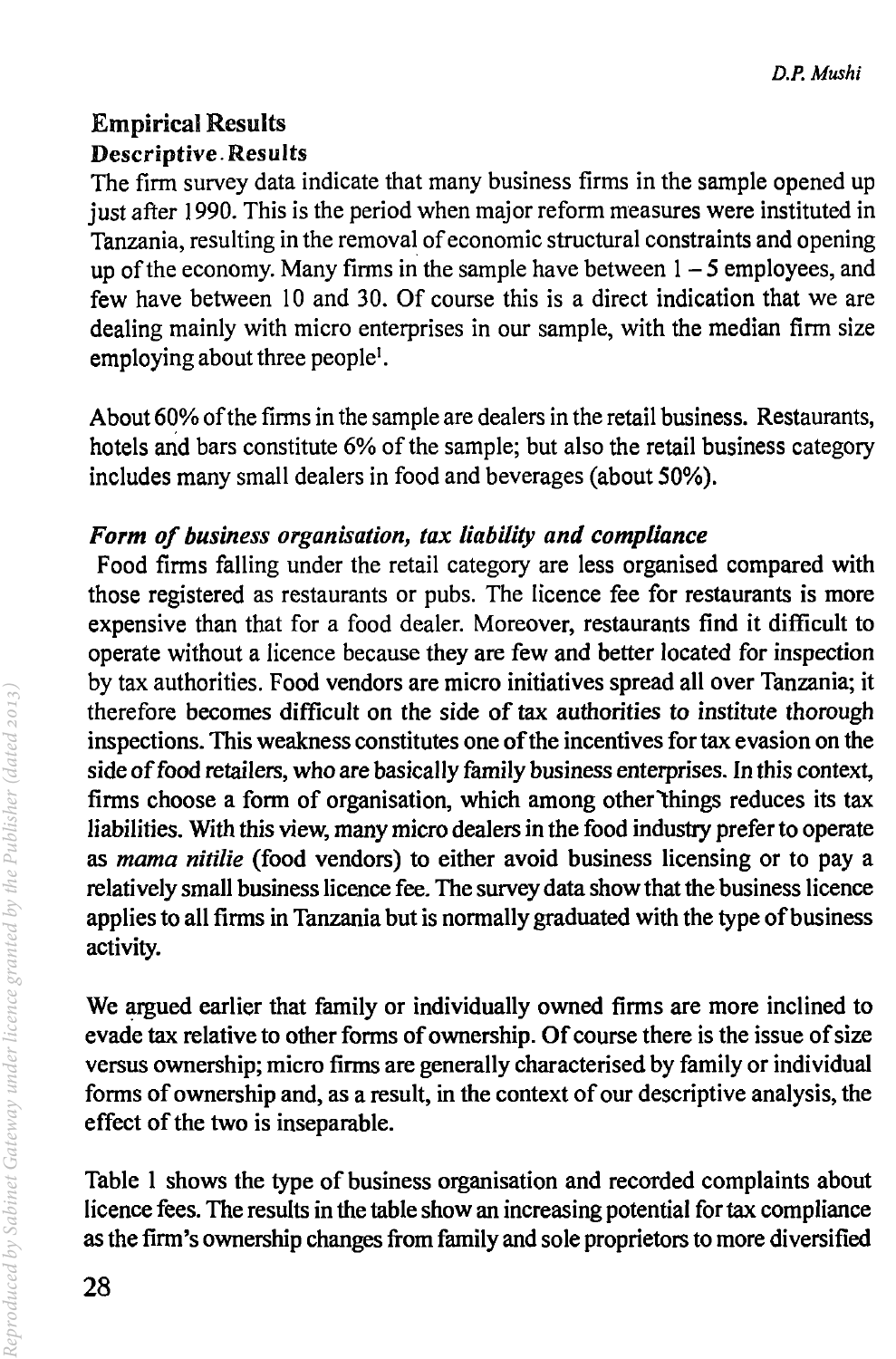forms of ownership and management. This is derived from our earlier inseparability contention of ownership and size. For example, 50% of respondents with familybased enterprises complained that licence fees are too high, but only 20% and 30% of partnerships and limited companies complained about licence fees, respecti vely.

This raises an important question: are micro (family or individual) firms faced with a higher tax burden than the relatively big business organisations? The answer to this question requires a look or firms' turnover and tax burden.

**TABLE 1:** Form of business organisation and compliance with tax: Licence fees

|                                               | perception/compliant<br>business licence .                         |                                                                     |              |
|-----------------------------------------------|--------------------------------------------------------------------|---------------------------------------------------------------------|--------------|
| Present legal<br>status of the firm           | Firmscomplaining<br>that the current<br>licence fee is<br>töö high | Firms convinced<br>that the current<br>licence fee is<br>reasonable | Totàl        |
| Family enterprise                             | 50%                                                                | 50%                                                                 | 100%         |
| Sole proprietorship                           |                                                                    | 61%                                                                 | 1'00%        |
| Partnership                                   | 20%                                                                | 80%                                                                 | 100%         |
| Limited company<br>Tanzañian)                 | 30%                                                                | 70%<br>He en<br>べく                                                  | <b>*î00%</b> |
| Subsidiary of<br>multinational<br>corporation | One firm                                                           | One firm                                                            |              |
| Other (NGO)                                   |                                                                    | One firm                                                            |              |

*Source: 2000 Tax compliance survey data in Tanzania*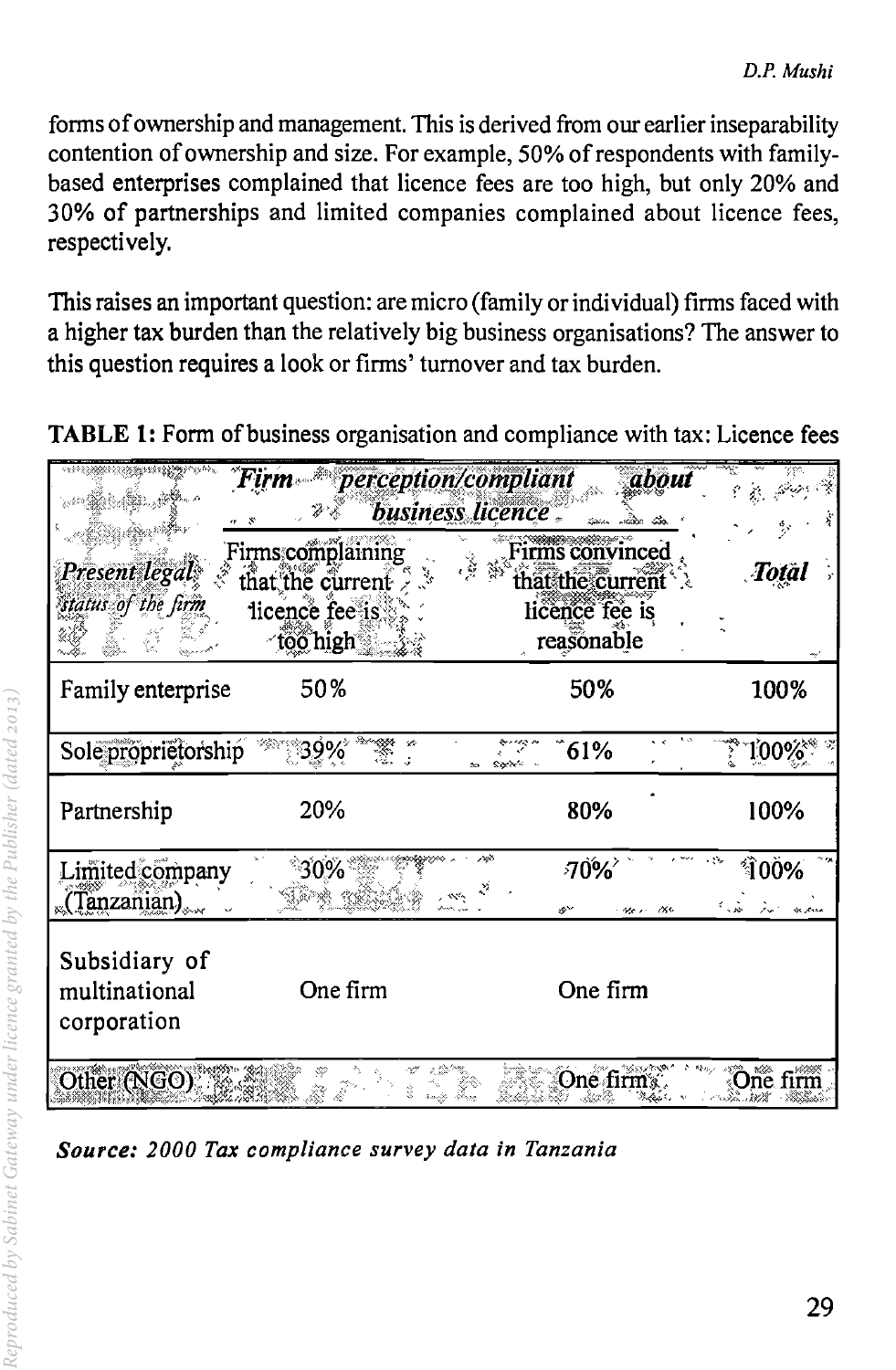Figure 1 is a graphic description of firm business performance and tax liabilities. The figure gives interesting results; the tax burden appears to be proportional to the firms' income. Invariably, we could state that vertical equity persists in the sample data. But these results do not give us the source of micro firms' complaints about taxes. Earlier on, we indicated that micro firms are required to pay the business licence every year, and, by implication, the tax complaints in micro firms are directed at licence fees. This raises the need to extend our analysis to firms' licence fees in relation to returns.

FIGURE 1: Firm business performance and tax liabilities for 1999<sup>1</sup>



Present legal status of the firm

Figure 2 shows firms' cost of business licence in relation to net returns. The figure reveals that the relative price of a business licence for the relatively small firms (family and sole proprietors) is generally high. Family-owned firms and sole proprietorships had their incomes chopped by between 2.5 and 3.6% to pay the business licence fee, while it was less than 1 % for their larger firms. But it is true that other firms in the sample paid more than one tax, and therefore making no difference with regard to the total firm tax burden. Nonetheless, micro firms' incomes are relatively small and unpredictable.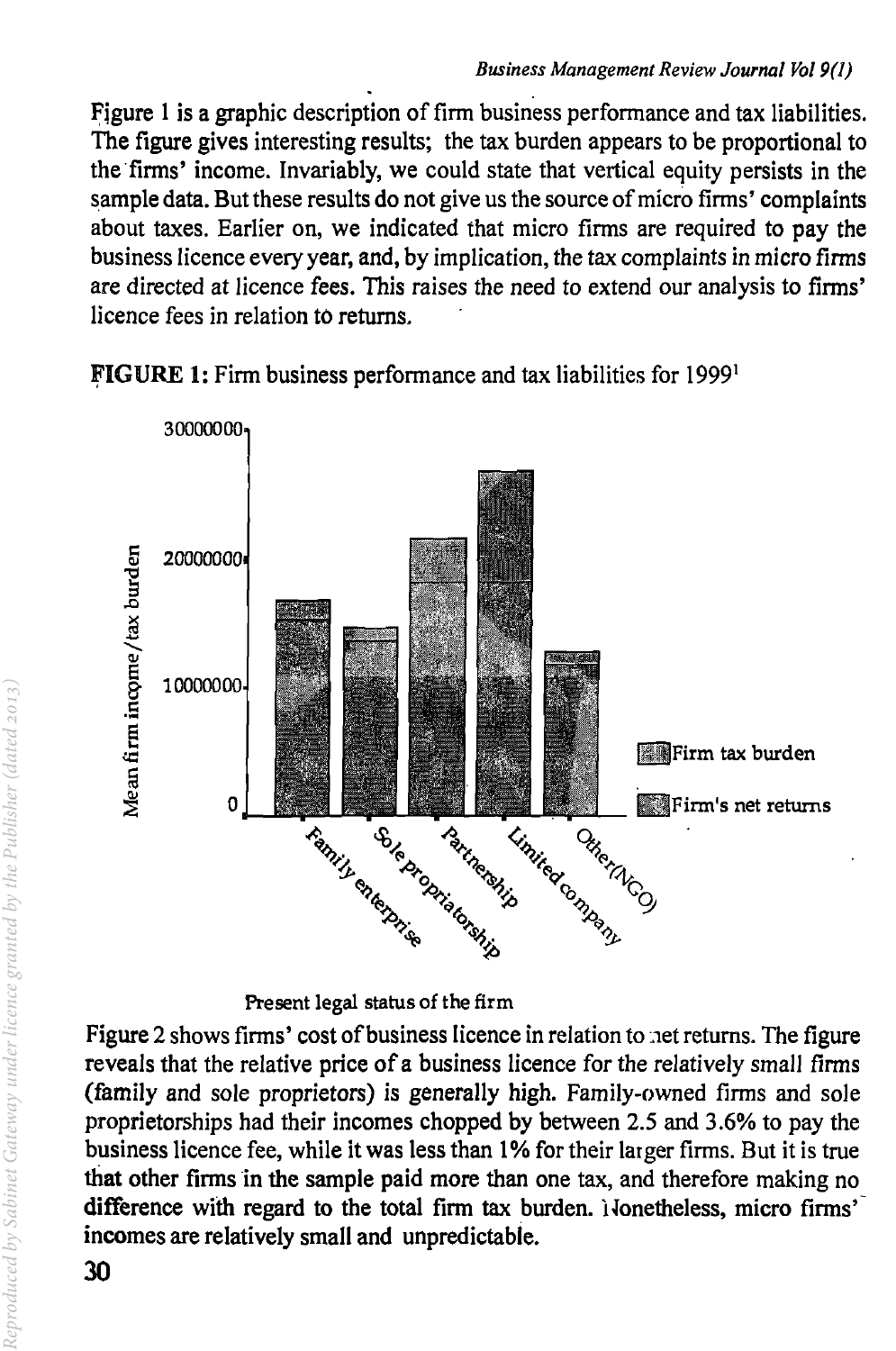FIGURE 2: Firms business licence fee as a percentage of firms' net returns



Present legal status of the firm

I Moreover, as mentioned earlier, micro firms<sup>\*</sup> incomes are rarely retained in the business, let alone the small net flows per time, and, as a result, firms find-it difficult to pay license fee in just one annual instalment. Big firms pay more than one tax, which be paid out in different periods, since they stand as separate taxes rather than one tax as the case with micro firms. So the issue is not vertical equity of the lax system as such, but distribution of the payments over the tax period in relation to firm's income size and flows. Micro firms pay their tax before the start of business, and thus the tax does not necessarily reflect future business prospects.

Contrary to micro firms, relatively big organised business entities effect their financial transactions through the banking system. These firms have internal accounting Iystems that keep financial records. Firms' financial liabilities are not, in principle, )aid out of someone's pocket, but rather from their bank accounts. The latter 1istinction is important in the analysis of micro firms' financial affairs because heir earnings are not necessarily confined to the business. Income earned from nicro finns at family or individual level is generally transferred directly to meeting ither binding family financial needs. Business enterprises are left with inadequate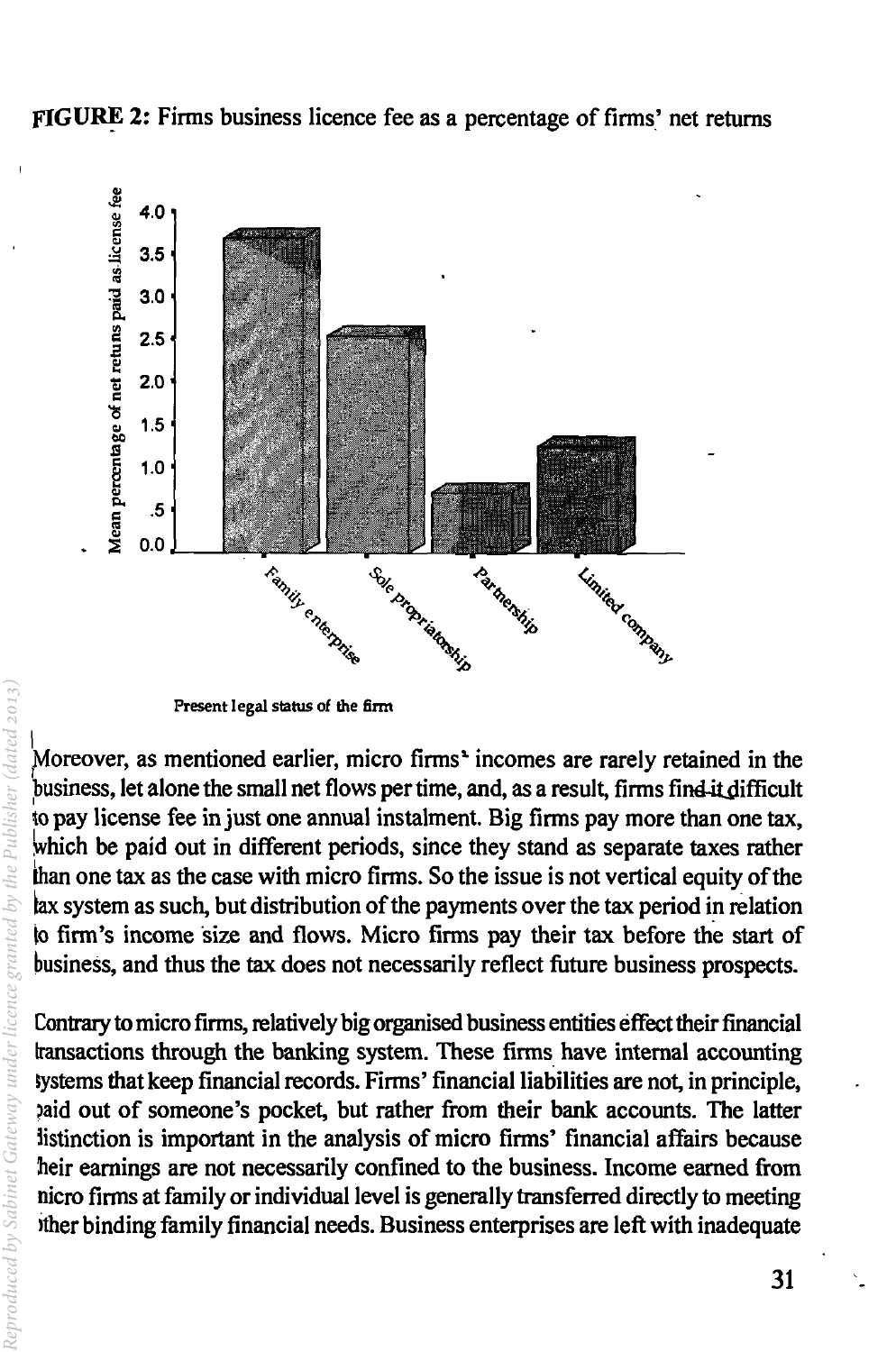financial balances, which make it difficult to meet lump sum payments of their liabilities. This is actually the root cause of the complaints. Licence fees are paid once annually. For example, the minimum business licence fee in Tanzania is Tshs. 40,000, which is obviously not much if paid in several instalments over time<sup>1</sup>. But the fee appears to be on the high side for micro enterprises typical of *'mama nililies,* 'when it is paid in just one annual instalment that constitutes about 3.5% of the firm's net return. The argument is that returns from micro enterprises are meagre and spread over time; and since retention in the business is difficult, the firms find it difficult to settle substantial annual liabilities that are paid in annual lump sums.

#### *Institutional weaknesses and fums' behaviour on tax issues*

Corruption in Tanzania has been cited as an additional cost to firms' transactions (Chaligha et ai., 2001; REPOA, 2001). Corruption increases the firms' operating cost. If they are compelled to incur extra costs (in the form of unofficial payments) in addition to the normal business taxes, the relative opportunity cost of tax evasion decreases, and therefore there is a motivation for non-compliance. Nevertheless, non-compliance is associated with unofficial payments to keep someone's business from being harassed by the tax authority. These payments may be higher than the actual business licence, but since they are in the form of week-to-week or monthto-month deals between tax officers and business owners, they do not constitute a big single annual payment as is the case with the licence fee. This form of unofficial payment has dual benefits for the dealers; given the penalty imposed on corrupt tax officers on one side, and taxpayers on the other, the officer benefits from the illegal payments, while the business owner is able to spread the said business costs conveniently over time under the protection received from the tax officer. These are costs, which the firm would find it difficult to pay otherwise in the form of tax in just one annual lump sum, let alone business uncertainties. Hence, the spreading effect reduces short-term financial pressure although the annual sum of the illegal payments might by far outweigh the licence fee. The deal also helps the business owners whose future is surrounded by business uncertainties to avoid licence purchase. The resulting mutual relationship between the tax officers and the business entities perpetuates an extra source of income to complement the meagre salaries paid by the local government system in Tanzania. In addition, benefits arising from unofficial payments may also be mutually enjoyed by the entire local government revenue office in order to protect the unofficial deals. Apparently, this is a weakness in the tax management systems, which benefit corrupt taxpayers and tax officers at the expense of government revenue.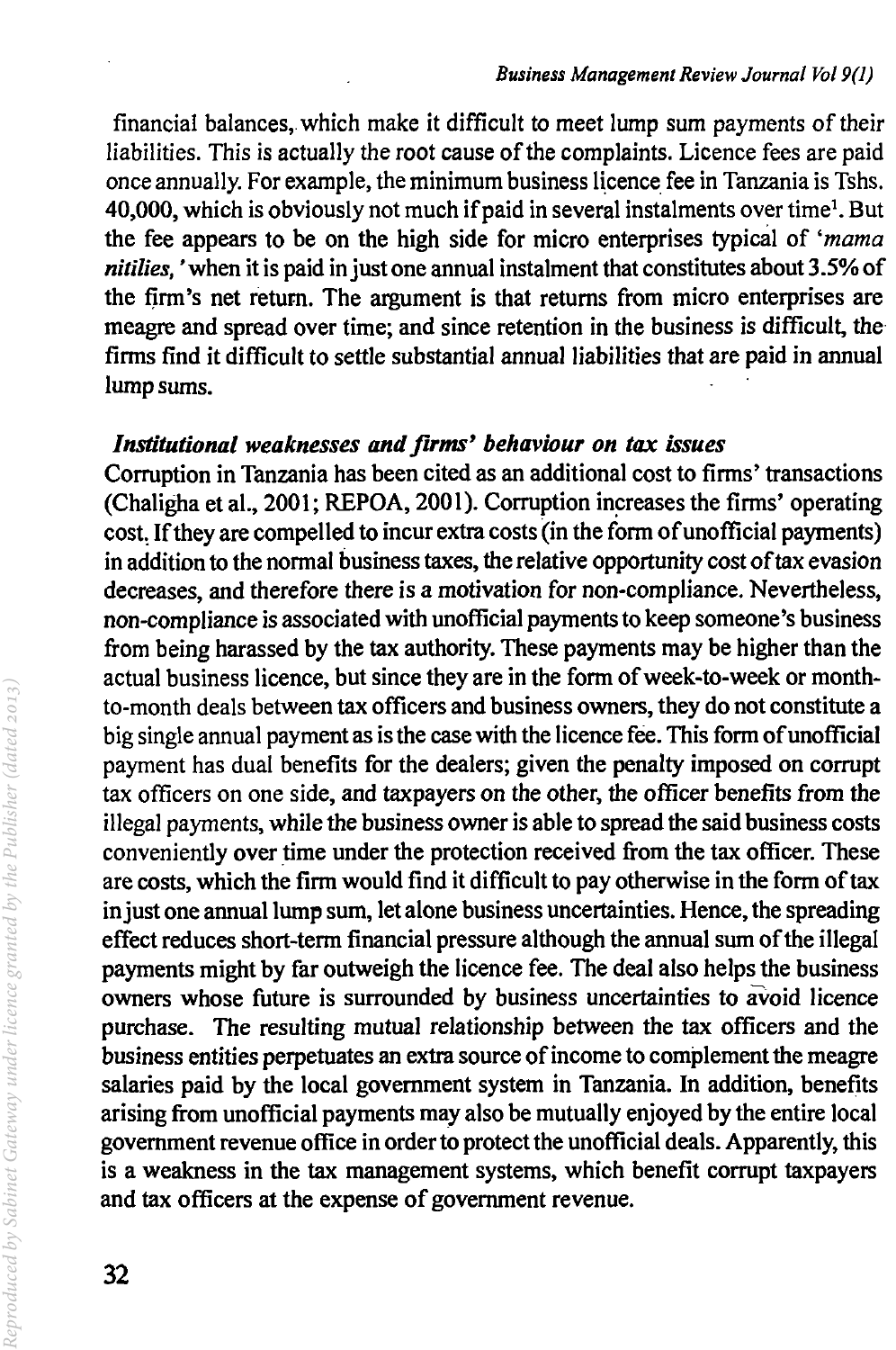Evidence from the survey data shows that 46% of the respondents made unofficial payments in order to get connected to public services. Analogously, 60% of the respondents reported that they had paid "something extra" unofficially in order to get a licence or permit. In general, 44% of the respondents indicated that they usually incur unofficial costs when dealing with tax issues. For example, cases of unofficial extension of a licence, payment period or deadline involve a discussion between tax officers and the firms'. owner. Nonetheless, illegal tax deals involve substantial time opportunity cost on the part of the taxpayer, and therefore the question that we attempt to tackle next is whether the said cost constitutes à disincentive to firm tax evasion.

## Opportunity cost and firms' behaviour in tax deals

The analysis of the survey data shows that almost all firms are involved in timecostly deals with tax authorities. Figure 3 provides an illustration ofthe time cost of tax deals and the form of business organisation. The figure indicates that relatively big business organisations spend more time negotiating their tax liabilities compared with small firms.



FIGURE 3: Firm legal sta tus and time opportunity cost of tax deals

This is an indication of the loopholes in the tax system that tends to favour relatively big firms. These include exemptions and under declarations. This is also a reflection ofthe fact that big firms pay a number of taxes apart from the licence fee, and therefore need more time to sort out tax issues. Their "illegal" tax deals are also financially costly relative to micro firms. (See Figure 4).

Present legal status of the firm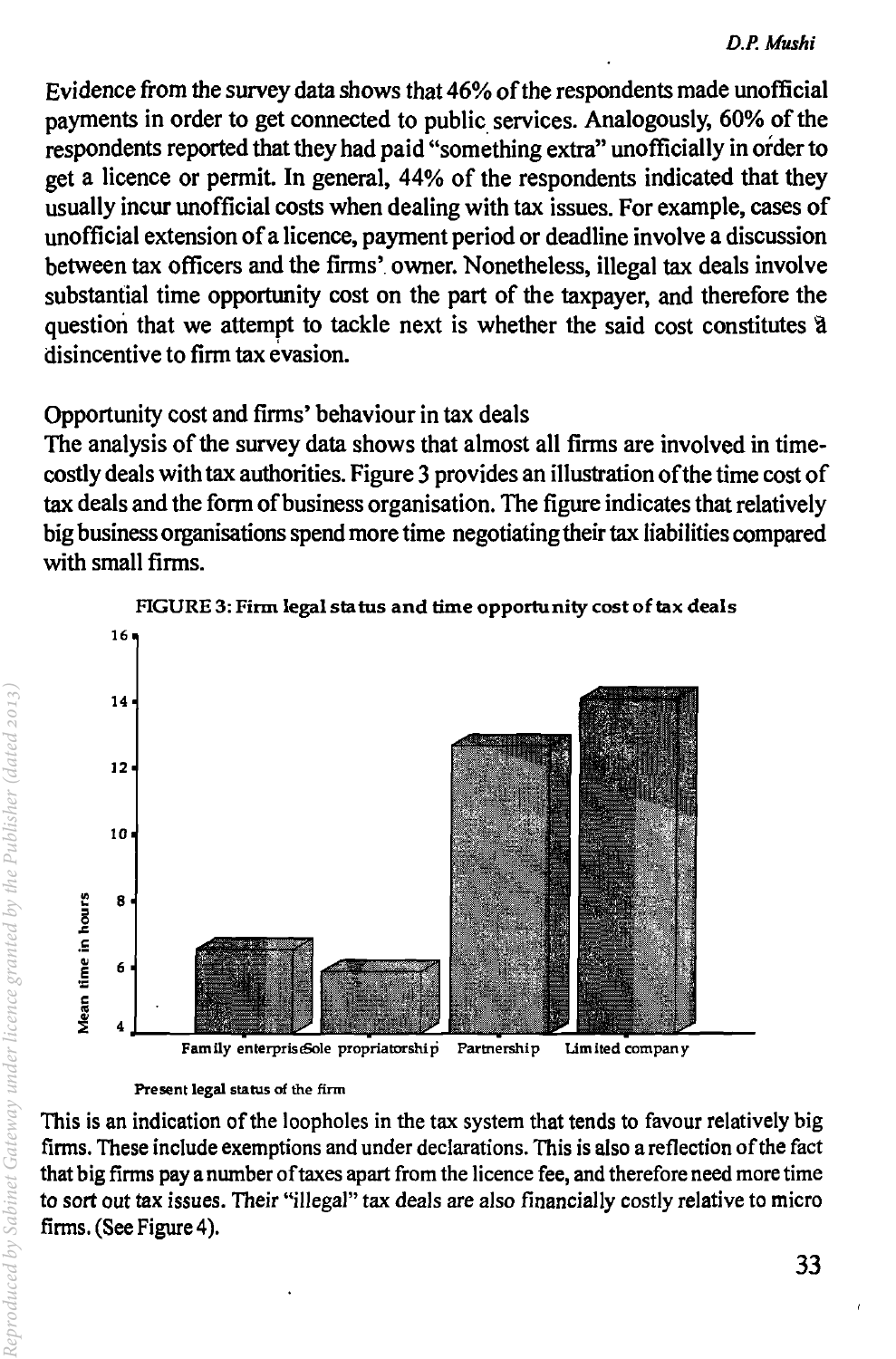Contrary to big firms, micro firms pay few taxes, i.e. the business licence; and as such they do not need so much time for tax deals. But also micro firms tend to offer simple bribes to tax officials in exchange for continued protection against <sup>I</sup> harassment from the tax authority (Figure 4).

Finns' level of unofficial payments is an implicit indicator of the magnitude of the evaded tax. The rationality principle ensures that the gain from evasion is not less than the corresponding costs; and therefore it is plausible to conclude that unofficial payments were less than the corresponding tax liabilities.



Present lega 1 status of the firm

We have also indicated earlier that firms pay unofficial fees to facilitate procurement of a business licence or permit from the local government tax authority. The time opportunity-cost increases the cost of compliance with firms' tax, and so with the incentives for tax evasion. The time cost is also an inconvenience to finn owners, and therefore provides an incentive for tax officers to ask for unofficial payments in order to facilitate firms' tax deals. The survey results show that 53% and 38% of the respondents mentioned corruption as a severe and moderate problem to their business, respectively. About 94% of the respondent firms in the survey claimed that tax officers should be blamed for tax evasion. The survey data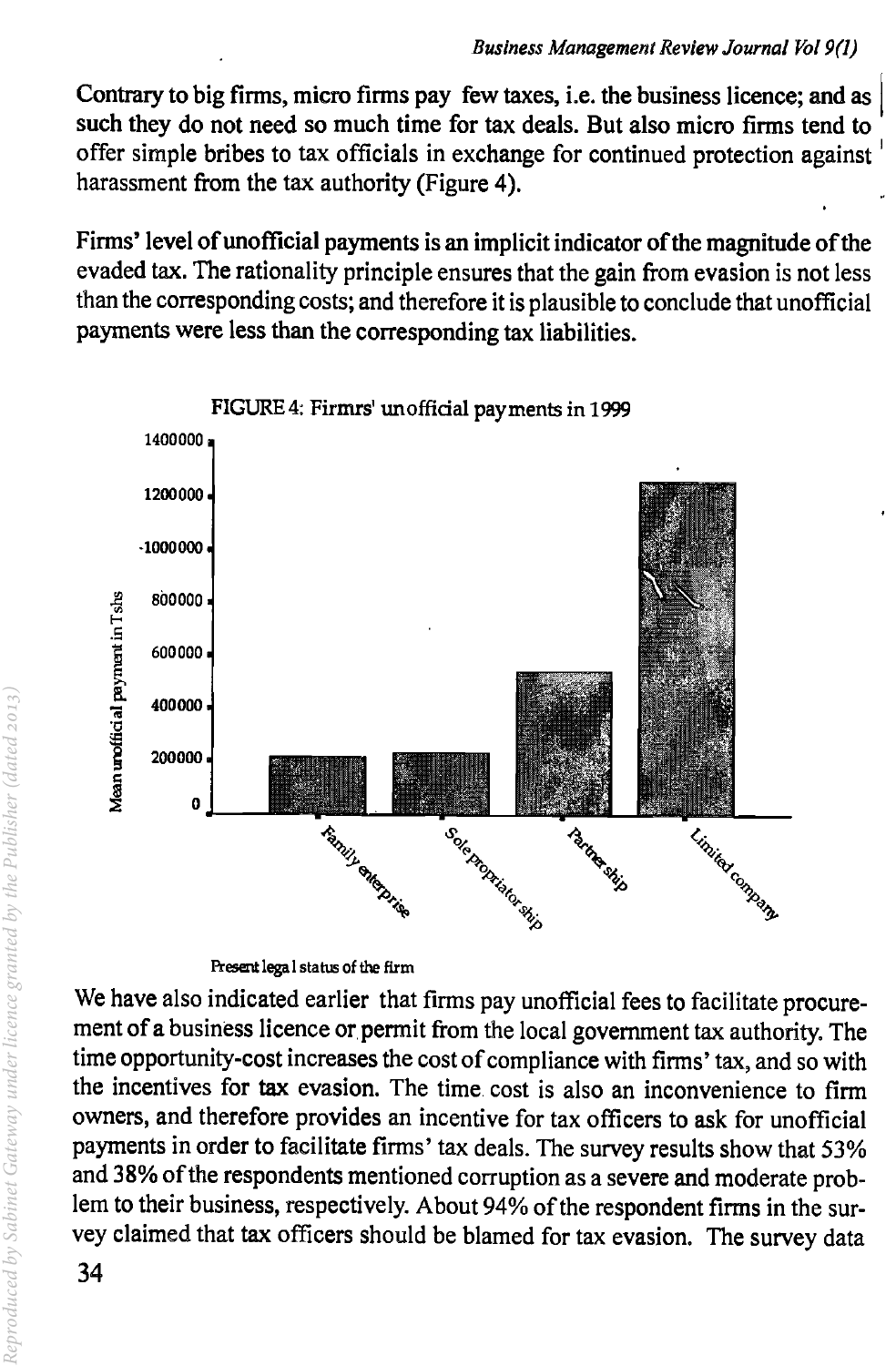also shows that about 80% of the respondent firms felt that part of the tax was not being used to provide public services. The evidence from the survey asserts that a mutual understanding between tax officers and firm taxpayers perpetuates corruption in tax issues at the local government level. The two sides have mutual benefits, which are negotiated through unofficial tax deals. This again suggests a weakness in tax management in the local government system.

The results of the descriptive analysis of the firm survey data have raised a number of factors that explain non-compliance with tax at the finn level. The factors include the size of the firm, nature of ownership, high tax rates, corruption, timing of tax payment, and the time cost involved in tax deals. These, among others; are why micro finns decline to make prompt payment of their tax liabilities. However, we do not know yet the strength of the individual effect of each of the covariates of tax compliance at the firm level. We would want to understand, for example, whether it is the time cost of dealing with tax issues that matters most or the terms of trade with local authorities. This particular analysis calls for an econometric estimation of the model set out earlier on in Section 2, which was further expounded on in Section 3. In the rest of this section we present regression results of the model and their interpretations.

#### Regression results

Table 2: Marginal effects from logit (from 0 to I or evaluated at the mean elsewhere)

| Probability that/a firm will complain about its business license fee, $N = 155$ , |              |            |                            |  |  |
|-----------------------------------------------------------------------------------|--------------|------------|----------------------------|--|--|
| <b>Explanatory</b><br>Variable                                                    | Coefficient  | Std. Error | Significance<br>(p-values) |  |  |
| Firm's location                                                                   | $0.5052***$  | 0.1959     | 0.010                      |  |  |
| Education of the owner                                                            | $-0.0228*$   | 0.0136     | 0.092                      |  |  |
| Respondent owners                                                                 | 0.0483       | 0.0850     | 0.571                      |  |  |
| Firm size (number of employees)                                                   | $-0.0368***$ | 0.0150     | 0.014                      |  |  |
| Present legal status of the firm                                                  | $0.8644**$   | 0.0932     | 0.036                      |  |  |
| Firm's turnover                                                                   | 4.6500       | 6.4100     | 0.942                      |  |  |
| Status of firm level competition                                                  | 0.0702       | 0.1069     | 0.512                      |  |  |
| Time spent dealing with tax every month                                           | $-0.0115$    | 0.0104     | 0.269                      |  |  |
| Use of tax to provide social services                                             | $-0.0423$    | 0.1120     | 0.705                      |  |  |
| Knowledge about firms, which<br>have happened to pay tax plus penalty             | $-0.2108**$  | 0.1115     | 0.059                      |  |  |
| Cons                                                                              | $-0.1980$    | 0.2367     | 0.403                      |  |  |
| $Log likelihood = -81.9945$                                                       |              |            |                            |  |  |
| $\approx$ level of significance, at 10%, 5% and 1%                                |              |            |                            |  |  |

 $\emph{produced by Sabinet Gateway under licence granted by the Publisher (dated 2013) }$ *Reproduced by Sabinet Gateway under licence granted by the Publisher (dated 2013)*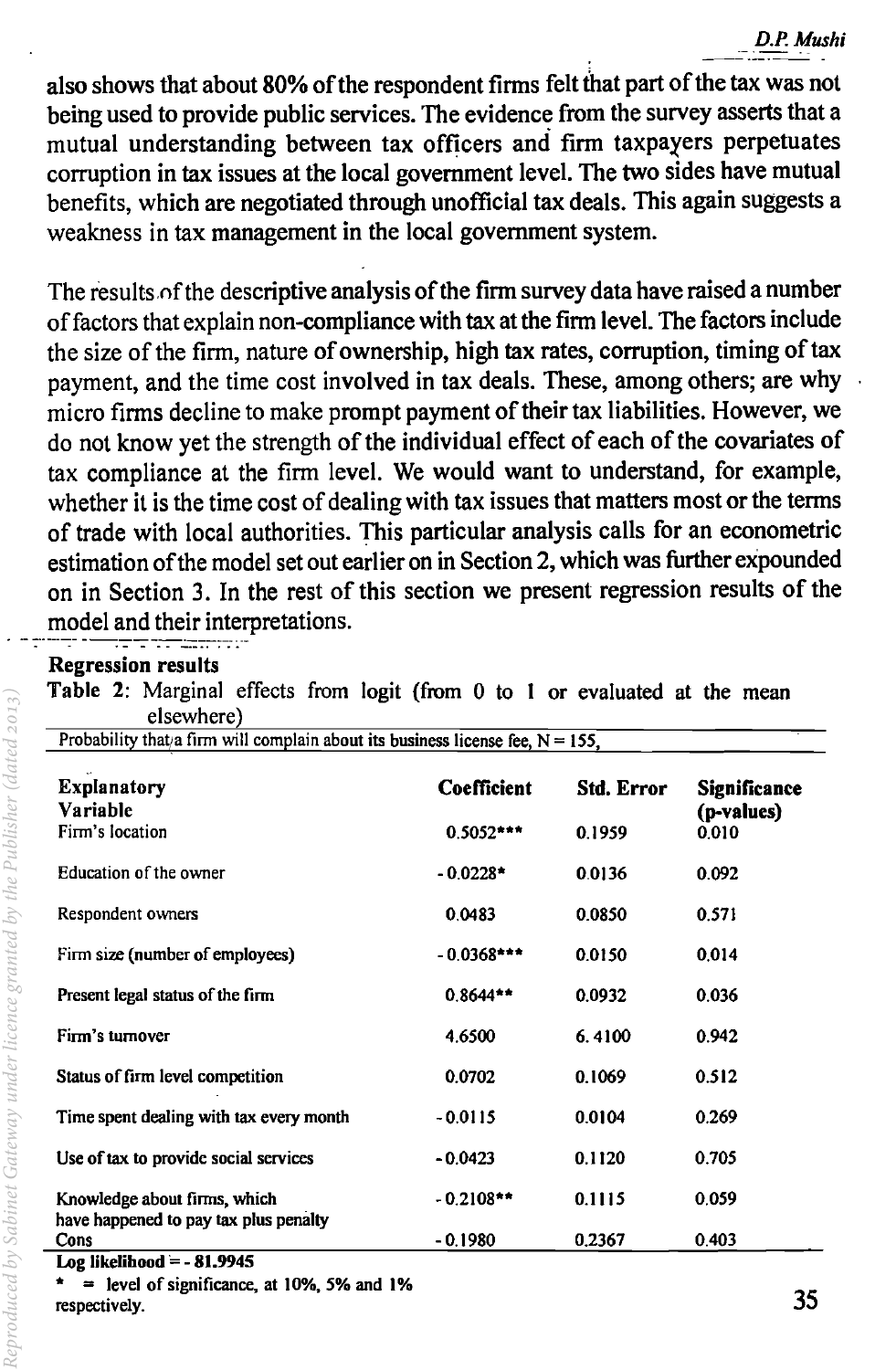#### *Business Management Review Journal Vol 9(1)*

In principle, the business licence fee should be paid irrespective of the owners' or businesses' characteristics; tax is paid as a mandatory obligation. Tax payment has two dimensions from the payer's point of view: one is the fulfilment of the law, and second is terms of trade with the government. The latter dimension constitutes the taxpayer's handle for self-initiated or ''voluntary compliance" with the tax. On the other hand, the tax law and the management of the tax system determine the opportunistic behaviour ofinvoluntary tax compliance. If public services are poor, compliance with tax will need to be re-enforced by law (involuntary compliance), and therefore differences in compliance among taxpayers is explained by opportunistic behaviour and loopholes in the tax management system rather than the terms of trade 'with the government. The regression results of the compliance model set out in Section 1 appear to be consistent with this contention. The use of tax to provide public services does not account for the differences in the taxpayers' perceptions about whether the licence fee is 'high' or 'low'. As noted earlier in the descriptive analysis, it is the form of business organisation and the weaknesses in the tax management system that matter. The regression coefficients for the legal status of the firm and firm size are statistically significant at the level of 5% and 1%, respectively. These results suggest that micro sole proprietors and family businesses are more inclined to evade tax than other corresponding forms of ownership. They also suggest that small firms have a higher probability of evading the licence fee relative to big business organisations. This is also an indication that micro firms are surrounded by complaints about tax, which form potential opportunities for tax defaulters.

Firm location in our compliance model captures the differences in tax effort by the tax authorities. There are two locations in our sample, Moshi urban and Dar es Salaam city council. The results show that firms located in Dar es Salaam complain about tax more often than their counterparts in Moshi.

Taxpayers' knowledge about penalties to defaulters is part of the process that generates attitudes to or perceptions of tax. Business firms that have happened to be penalised because of non-compliance, or firms that know other firms which have been penalised are less likely to take the risk of tax evasion. The results in Table 4 are consistent with this contention. Firms' knowledge about penalties to tax defaulters reduces the probability of complaining about high taxes. Analogously, the results show that education reduces complaints about taxes. Education increases access to information about licence fees and other taxes, which in turn affects the process of attitude or perception formation.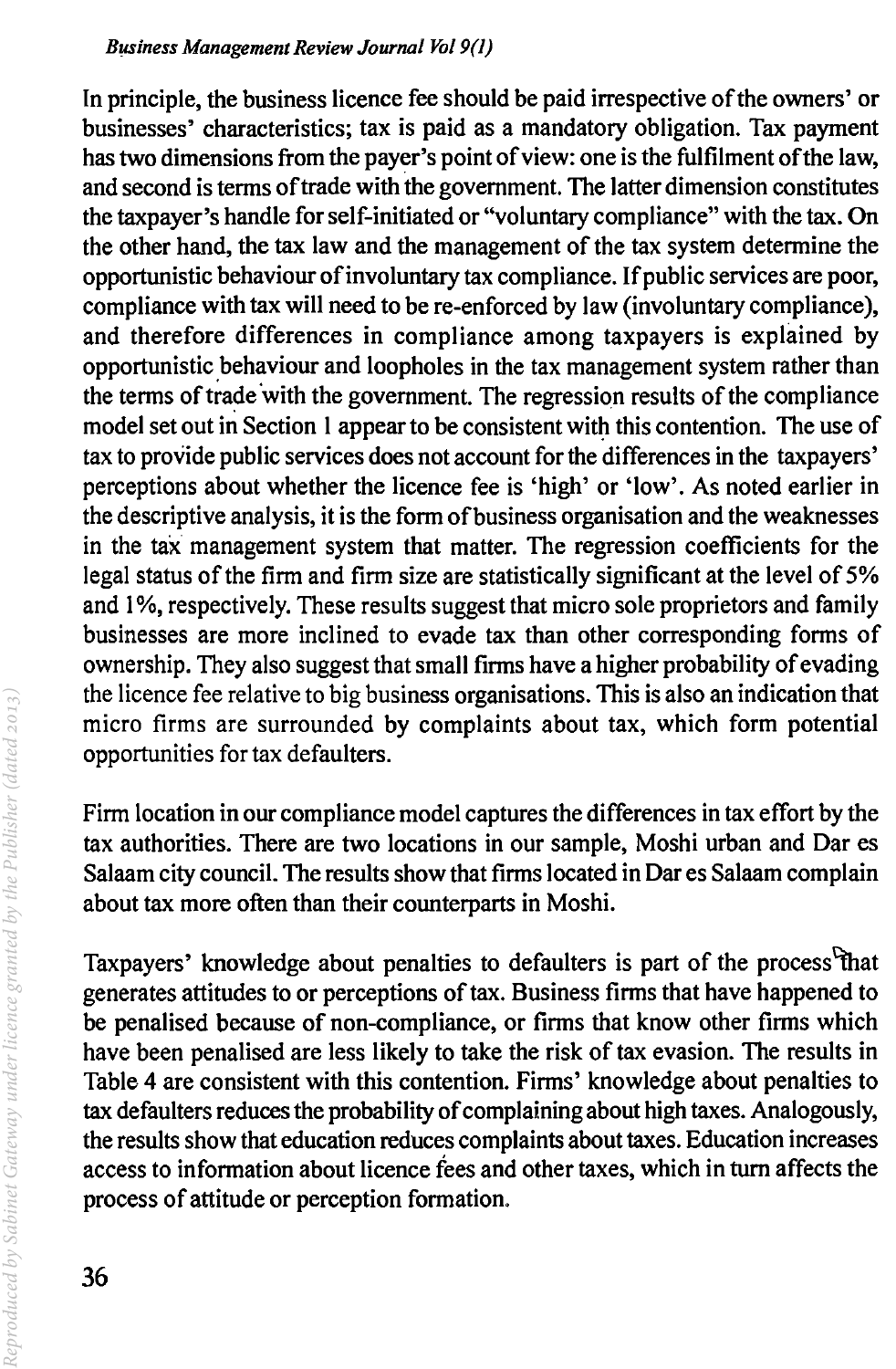Nevertheless, notwithstanding the results, there are a few problems to note. Information on all relevant variables of the model was not available. For example, information from non-licensed business activities does not feature in the survey data. As a result, information on the perception about the level of taxes has been used to gauge compliance in the econometric estimation of the model. However, there are no serious shortcomings in the results that arise from these constraints.

# Conclusions and Policy Issues

## Conclusions

In general, this study has shown that micro business firms, which are predominantly sole proprietors, find it difficult to settle their tax liabilities in annual lump sum payments as owners depend on the day-to-day income from their business activities to meet other needs outside the business set-ups. In addition, micro firms are surrounded by future business uncertainties that propel them to adopt short-term business operation strategies<sup>1</sup>. As a result, micro firms' payment objective function is to minimise investment expenditure against unrealised long-term future plans.

## Policy issues

The results of this study imply that local tax authorities are facing a dual challenge; not only there a need to clean up the tax management system, but also at the same time to put in place a better system that matches business fees with micro firms' returns and short-term decisions.

The time cost for dealing with tax issues has been observed to be significantly high. Simplicity in business-licence or permit processing would ensure a more efficient management system, which would reduce illegal tax deals.

The results of this study have also shown that for tax compliance purposes, individual or family ownership of business firms is less desirable relative to partnerships and . other forms of ownership. For tax revenue enhancement and efficient tax collection, consolidated business entities or large firms are more desirable in the economy than having many individually owned and managed small firms.

The results also seem to encourage publicity of tax issues as a short-term strategy by tax authorities for curbing loopholes in the tax management and enhancement of tax compliance.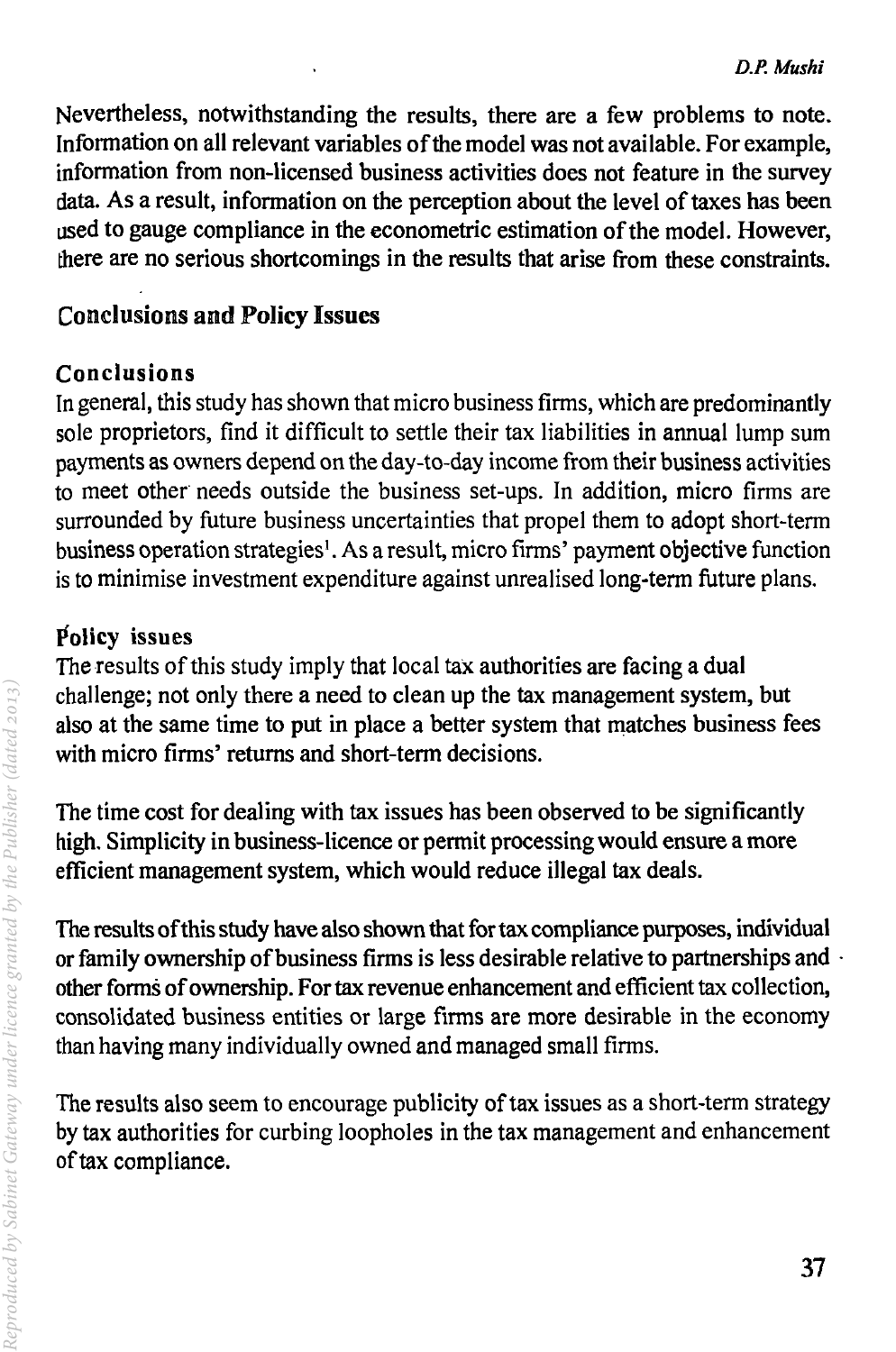# **References**

- Adam, C., 1998, Lectures in quantitative methods. MSc Development Economics lecture series, Queen Elizabeth House, Oxford University.
- Amon Chaligha, Yul Derek and Robert Mattes, (200 I). "Attitudes to Democracy and Markets in Tanzania." Afrobarometre Survey Report for Tanzania. REPOA 2001, Dar es Salaam Tanzania.
- Mtatifikolo, F. P., 1990. "An Economic Analysis of Tanzania's Tax Performance: Experience Since 1973 Tax Act." *Eastern African Economic Review,*  VoI.6No.l.
- Mushi D.P., (2001). "Tax compliance at household level: The case of development levy in Tanzania." Paper presented at a workshop on Taxation, aid and democracy; Kampla Uganda, April 2001.
- Osoro, N. E; Mpango, P.I and Mwinyimvua, H., (2002). *"Enhancing transparency in tax administration in Tanzania."* A Paper presented at the Department of Economics seminar series, University of Dar es Salaam, Tanzania.
- Semboja, J. and Fjeldstad, 0., (1998). *"Why people pay tax?* The case of the development levy in Tanzania." Chr. Michelsen Institute, Bergen: Working Paper No. 5/98.
- Wadhawan, S.C. and C. Gray, (1996). "Enhancing transparency in tax administration: A survey.~' *African Development Indicators,* World Bank (1998). Washington DC.
- Williamson, E., (1986). *Economic organisation. Firms, markets and policy control.* London/New York.

United Republic of Tanzania, The Finance Bill, 1999.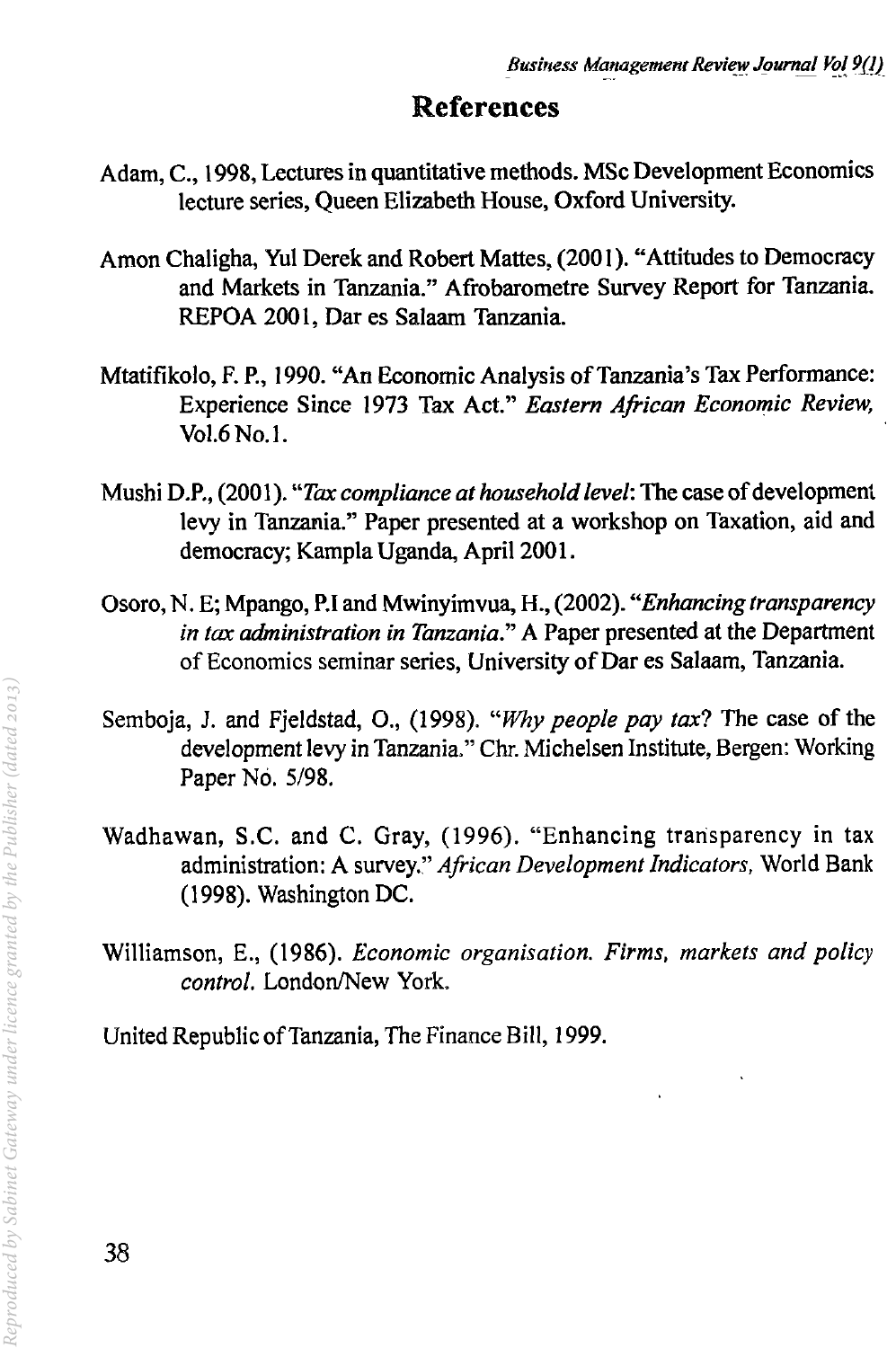$\ddot{\phantom{1}}$ 

#### Appendices

 $\cdot$ 

| Import/Excise<br><b>VAT</b><br>Year<br>Duty |       | Income Tax Other Taxes |       | NON - TAX<br><b>REVENUE</b> |      |
|---------------------------------------------|-------|------------------------|-------|-----------------------------|------|
| 1998/99                                     | 54.36 | 18.40                  | 14.32 | 6.47                        | 6.44 |
| 1999/00                                     | 53.33 | 17.31                  | 16.32 | 5.84                        | 7.20 |
| 2000/01                                     | 54.93 | 20.04                  | 12.87 | 5.40                        | 6.76 |
| 2001/02                                     | 54.72 | 20.52                  | 12.82 | 5.85                        | 6.09 |
| 2002/03                                     | 54.97 | 20.51                  | 14.94 | 5.27                        | 4.31 |

Appendix 1: Percentage Government Revenue by Source 1998 - 2003